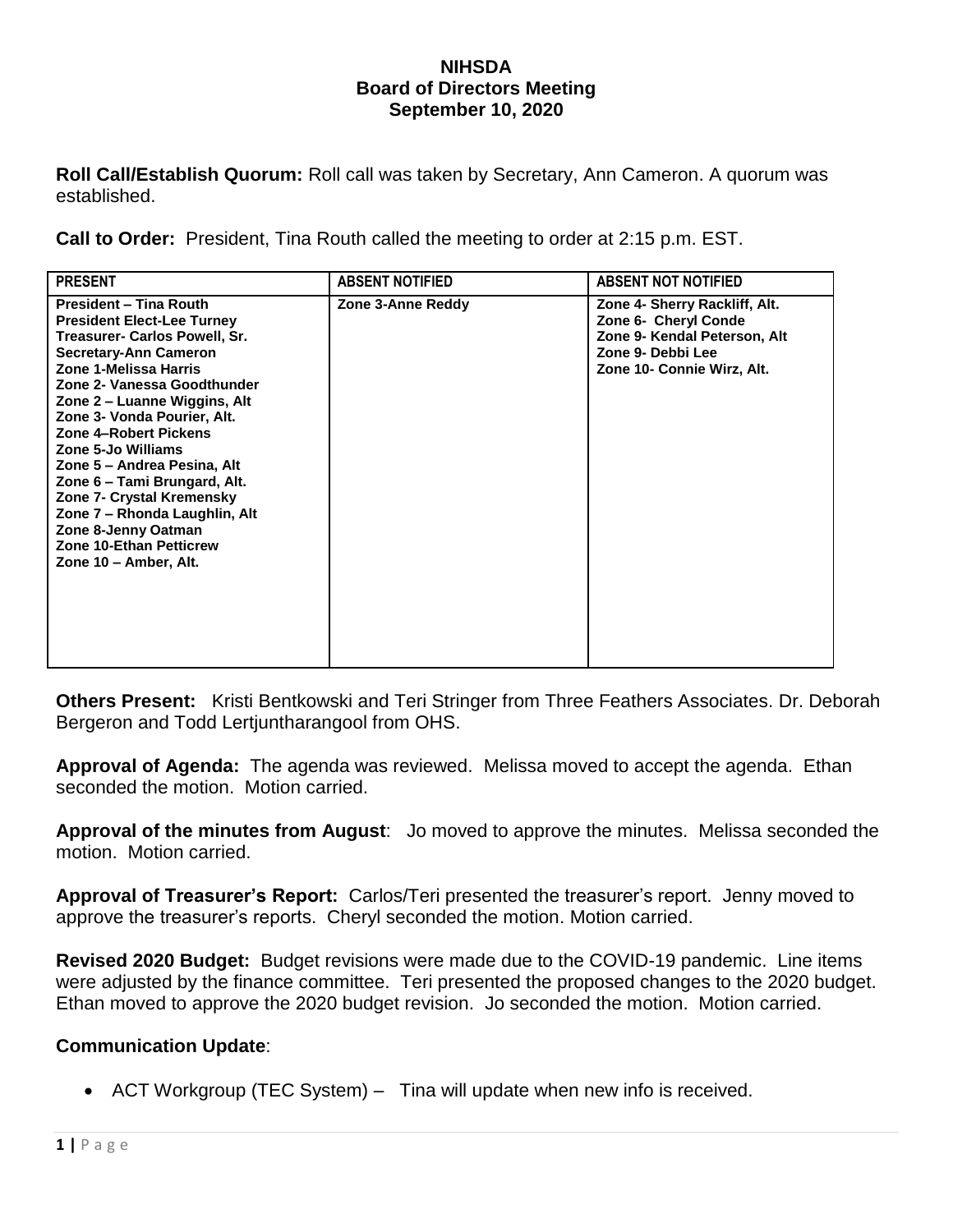# **Partnership Update:**

- NHSA Update (committee meetings, board meetings, RWJF grant) Still in the planning process for the RWJF grant. MCS is examining the cost for a consultant to represent the board. The grant has not been awarded to NHSA yet.
- TRC Awarded the grant for the TRC for next five years.

### **Committee Reports and Plans:**

Committee chairs presented the following committee reports. Details are provided in each committee report: Details of committee work were verbally presented for approval.

- Executive Committee Committee work included: September agenda, relinquished grantee funding, RWJF grant, TFA invoice, MCS contract, NIEA conference/workshops.
- Finance Committee Committee work included: August financials, Investment accounts, MCS conference facilitation bill, revised 2020 budget, 2021 proposed operations budget, and fall sales.

Jo made the motion to approve the committee reports including action recommended by the committees. Ethan seconded. Motion carried.

**OHS Update:** Dr. B and Todd joined the call to provide OHS updates. Topics included:

- OHS shifted language from open or closed to "open" because programs are providing services, they are not closed. Services are provided via in-person services, remote services, or hybrid models of service delivery.
- New CLASS rule the change reflects gotcha to growth. The change impacts three areas of the DRS. The rule does not change the process for AIAN consultation.
- Consultation Information is out
- Tribal colleges the NOA's are close to being sent out.
- COVID still dealing with a very different environment. Flexibilities still in place.
- Todd spoke about using OHS data to make decisions that support tribal programs. What are the common areas occurring with the data. Identified five top priorities. Not final priorities – health/disabilities/mental health, staffing (high turnover, degrees), fiscal, school readiness/coaching, governance (reporting). TA will start planning with OHS on these priority areas.
- Collaboration office was awarded to FHI360.
- Ethan asked if ANA is being flexible on hour requirements Dr. B will contact ANA.
- The AIAN programs in the current DRS system will get a "second look". The competitive status will no longer be applicable. No one will be put into competition because of the new rule. There will be programs take out of competition. Will not have to go through re-evaluation and can complete for a five year grant. Grantees can elect to continue with the support provided.
- Has T/TA developed a training calendar? Hopefully it will be developed by Oct/Nov.
- Will there be a virtual component to coaching?